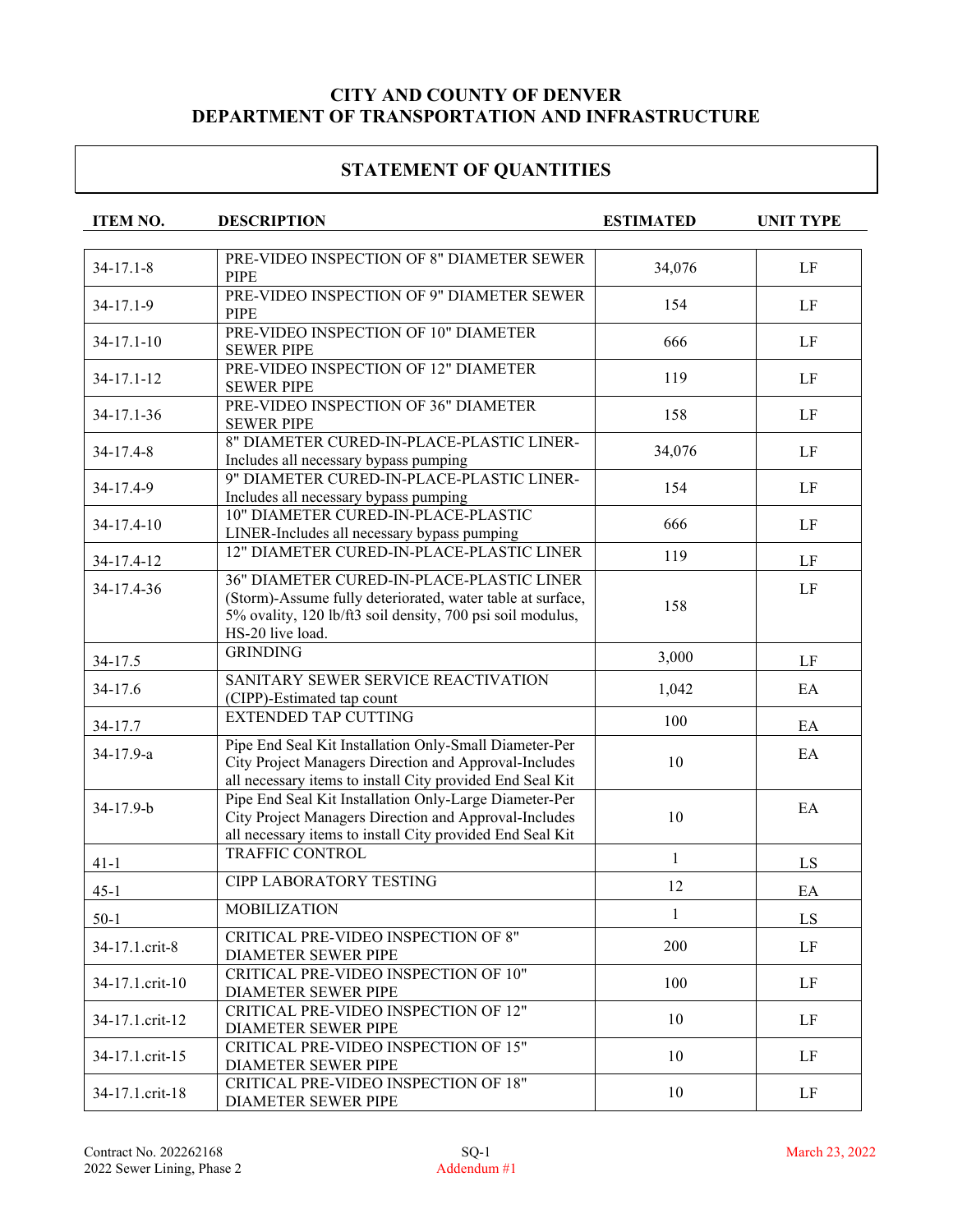| <b>ITEM NO.</b>  | <b>DESCRIPTION</b>                                                                                  | <b>ESTIMATED</b> | <b>UNIT TYPE</b> |
|------------------|-----------------------------------------------------------------------------------------------------|------------------|------------------|
|                  |                                                                                                     |                  |                  |
| 34-17.1.crit-21  | CRITICAL PRE-VIDEO INSPECTION OF 21"                                                                |                  |                  |
|                  | DIAMETER SEWER PIPE                                                                                 | 10               | LF               |
| 34-17.1.crit-24  | CRITICAL PRE-VIDEO INSPECTION OF 24"                                                                |                  |                  |
|                  | DIAMETER SEWER PIPE                                                                                 | 10               | LF               |
|                  | CRITICAL PRE-VIDEO INSPECTION OF 27"                                                                |                  |                  |
| 34-17.1.crit-27  | DIAMETER SEWER PIPE                                                                                 | 10               | LF               |
| 34-17.1.crit-30  | CRITICAL PRE-VIDEO INSPECTION OF 30"                                                                | 10               | LF               |
|                  | DIAMETER SEWER PIPE                                                                                 |                  |                  |
|                  | CRITICAL PRE-VIDEO INSPECTION OF 36"                                                                | 10               | LF               |
| 34-17.1.crit-36  | DIAMETER SEWER PIPE                                                                                 |                  |                  |
| 34-17.3.crit-a   | CRITICAL SEWER BY-PASS PUMPING 750 - 1,750                                                          | 120              | LF               |
|                  | <b>GPM</b>                                                                                          |                  |                  |
| 34-17.3.crit-b   | CRITICAL SEWER BY-PASS PUMPING 1,750 - 3,000                                                        | 80               | LF               |
|                  | <b>GPM</b>                                                                                          |                  |                  |
| 34-17.3.crit-c   | CRITICAL SEWER BY-PASS PUMPING 3,000 - 4,900                                                        | 120              | LF               |
|                  | <b>GPM</b>                                                                                          |                  |                  |
| 34-17.4.crit-8   | Critical 8" DIAMETER CURED-IN-PLACE-PLASTIC                                                         | 200              | LF               |
|                  | LINER-Includes all necessary bypass pumping                                                         |                  |                  |
| 34-17.4.crit-10  | Critical 10" DIAMETER CURED-IN-PLACE-PLASTIC                                                        | 100              | LF               |
|                  | LINER-Includes all necessary bypass pumping                                                         |                  |                  |
| 34-17.4.crit-12a | Critical 12" DIAMETER CURED-IN-PLACE-PLASTIC                                                        |                  | LF               |
|                  | LINER 0-100ft-Unit Pricing shall be based on linear                                                 | 10               |                  |
|                  | footage range noted in the description, not the Qty                                                 |                  |                  |
| 34-17.4.crit-12b | Critical 12" DIAMETER CURED-IN-PLACE-PLASTIC                                                        |                  | LF               |
|                  | LINER 100-200ft-Unit Pricing shall be based on linear                                               | 10               |                  |
|                  | footage range noted in the description, not the Qty                                                 |                  |                  |
| 34-17.4.crit-12c | Critical 12" DIAMETER CURED-IN-PLACE-PLASTIC                                                        | 10               | LF               |
|                  | LINER 200-300ft-Unit Pricing shall be based on linear                                               |                  |                  |
|                  | footage range noted in the description, not the Qty<br>Critical 12" DIAMETER CURED-IN-PLACE-PLASTIC |                  |                  |
| 34-17.4.crit-12d | $LINER > 300$ ft-Unit Pricing shall be based on linear                                              | 10               | LF               |
|                  | footage range noted in the description, not the Qty                                                 |                  |                  |
|                  | Critical 15" DIAMETER CURED-IN-PLACE-PLASTIC                                                        |                  |                  |
| 34-17.4.crit-15a | LINER 0-100ft-Unit Pricing shall be based on linear                                                 | 10               | LF               |
|                  | footage range noted in the description, not the Qty                                                 |                  |                  |
|                  | Critical 15" DIAMETER CURED-IN-PLACE-PLASTIC                                                        |                  |                  |
| 34-17.4.crit-15b | LINER 100-200ft-Unit Pricing shall be based on linear                                               | 10               | LF               |
|                  | footage range noted in the description, not the Qty                                                 |                  |                  |
|                  | Critical 15" DIAMETER CURED-IN-PLACE-PLASTIC                                                        |                  |                  |
| 34-17.4.crit-15c | LINER 200-300ft-Unit Pricing shall be based on linear                                               | 10               | LF               |
|                  | footage range noted in the description, not the Qty                                                 |                  |                  |
|                  | Critical 15" DIAMETER CURED-IN-PLACE-PLASTIC                                                        |                  |                  |
| 34-17.4.crit-15d | LINER > 300ft-Unit Pricing shall be based on linear                                                 | 10               | LF               |
|                  | footage range noted in the description, not the Qty                                                 |                  |                  |
|                  | Critical 18" DIAMETER CURED-IN-PLACE-PLASTIC                                                        |                  |                  |
| 34-17.4.crit-18a | LINER 0-100ft-Unit Pricing shall be based on linear                                                 | 10               | LF               |
|                  | footage range noted in the description, not the Qty                                                 |                  |                  |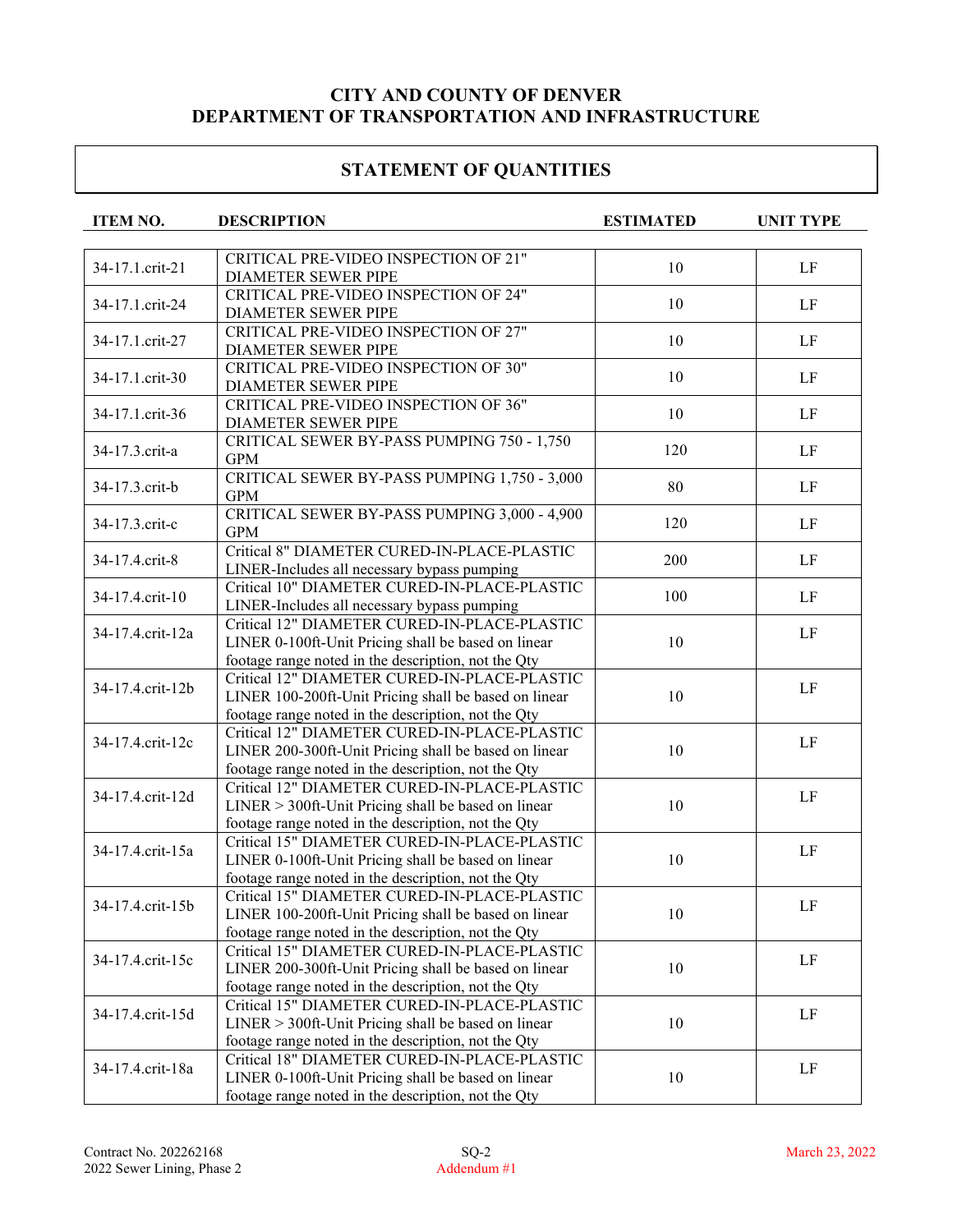| <b>ITEM NO.</b>  | <b>DESCRIPTION</b>                                                                                  | <b>ESTIMATED</b> | <b>UNIT TYPE</b> |
|------------------|-----------------------------------------------------------------------------------------------------|------------------|------------------|
|                  |                                                                                                     |                  |                  |
| 34-17.4.crit-18b | Critical 18" DIAMETER CURED-IN-PLACE-PLASTIC                                                        |                  | LF               |
|                  | LINER 100-200ft-Unit Pricing shall be based on linear                                               | 10               |                  |
|                  | footage range noted in the description, not the Qty                                                 |                  |                  |
| 34-17.4.crit-18c | Critical 18" DIAMETER CURED-IN-PLACE-PLASTIC                                                        |                  | LF               |
|                  | LINER 200-300ft-Unit Pricing shall be based on linear                                               | 10               |                  |
|                  | footage range noted in the description, not the Qty                                                 |                  |                  |
| 34-17.4.crit-18d | Critical 18" DIAMETER CURED-IN-PLACE-PLASTIC                                                        |                  | LF               |
|                  | LINER > 300ft-Unit Pricing shall be based on linear                                                 | 10               |                  |
|                  | footage range noted in the description, not the Qty<br>Critical 21" DIAMETER CURED-IN-PLACE-PLASTIC |                  |                  |
| 34-17.4.crit-21a |                                                                                                     |                  | LF               |
|                  | LINER 0-100ft-Unit Pricing shall be based on linear                                                 | 10               |                  |
|                  | footage range noted in the description, not the Qty<br>Critical 21" DIAMETER CURED-IN-PLACE-PLASTIC |                  |                  |
| 34-17.4.crit-21b | LINER 100-200ft-Unit Pricing shall be based on linear                                               | 10               | LF               |
|                  | footage range noted in the description, not the Qty                                                 |                  |                  |
|                  | Critical 21" DIAMETER CURED-IN-PLACE-PLASTIC                                                        |                  |                  |
| 34-17.4.crit-21c | LINER 200-300ft-Unit Pricing shall be based on linear                                               | 10               | LF               |
|                  | footage range noted in the description, not the Qty                                                 |                  |                  |
|                  | Critical 21" DIAMETER CURED-IN-PLACE-PLASTIC                                                        |                  |                  |
| 34-17.4.crit-21d | LINER > 300ft-Unit Pricing shall be based on linear                                                 | 10               | $\rm LF$         |
|                  | footage range noted in the description, not the Qty                                                 |                  |                  |
|                  | Critical 24" DIAMETER CURED-IN-PLACE-PLASTIC                                                        |                  |                  |
| 34-17.4.crit-24a | LINER 0-100ft-Unit Pricing shall be based on linear                                                 | 10               | $\rm LF$         |
|                  | footage range noted in the description, not the Qty                                                 |                  |                  |
|                  | Critical 24" DIAMETER CURED-IN-PLACE-PLASTIC                                                        |                  |                  |
| 34-17.4.crit-24b | LINER 100-200ft-Unit Pricing shall be based on linear                                               | 10               | $\rm LF$         |
|                  | footage range noted in the description, not the Qty                                                 |                  |                  |
|                  | Critical 24" DIAMETER CURED-IN-PLACE-PLASTIC                                                        |                  |                  |
| 34-17.4.crit-24c | LINER 200-300ft-Unit Pricing shall be based on linear                                               | 10               | LF               |
|                  | footage range noted in the description, not the Qty                                                 |                  |                  |
| 34-17.4.crit-24d | Critical 24" DIAMETER CURED-IN-PLACE-PLASTIC                                                        |                  |                  |
|                  | $LINER > 300$ ft-Unit Pricing shall be based on linear                                              | 10               | LF               |
|                  | footage range noted in the description, not the Qty                                                 |                  |                  |
|                  | Critical 27" DIAMETER CURED-IN-PLACE-PLASTIC                                                        |                  |                  |
| 34-17.4.crit-27a | LINER 0-100ft-Unit Pricing shall be based on linear                                                 | 10               | LF               |
|                  | footage range noted in the description, not the Qty                                                 |                  |                  |
|                  | Critical 27" DIAMETER CURED-IN-PLACE-PLASTIC                                                        |                  |                  |
| 34-17.4.crit-27b | LINER 100-200ft-Unit Pricing shall be based on linear                                               | 10               | LF               |
|                  | footage range noted in the description, not the Qty                                                 |                  |                  |
|                  | Critical 27" DIAMETER CURED-IN-PLACE-PLASTIC                                                        |                  | LF               |
| 34-17.4.crit-27c | LINER 200-300ft-Unit Pricing shall be based on linear                                               | 10               |                  |
|                  | footage range noted in the description, not the Qty                                                 |                  |                  |
| 34-17.4.crit-27d | Critical 27" DIAMETER CURED-IN-PLACE-PLASTIC                                                        |                  | LF               |
|                  | $LINER > 300$ ft-Unit Pricing shall be based on linear                                              | 10               |                  |
|                  | footage range noted in the description, not the Qty                                                 |                  |                  |